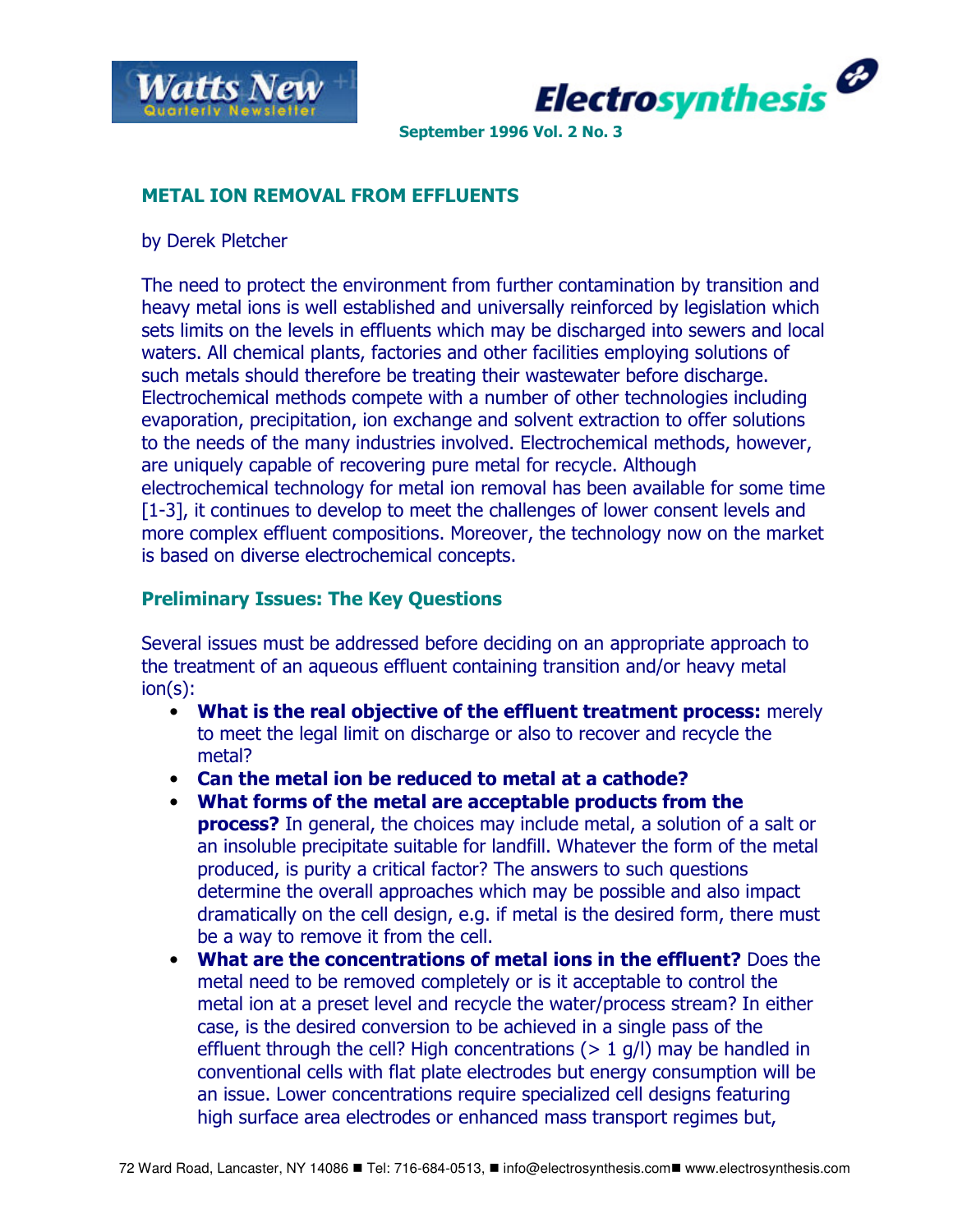



because the charge needed for the removal of the metal ion is low, energy consumption becomes much less critical and, consequently, low current efficiencies are probably acceptable.

• What is the overall composition of the solution to be treated? Does the effluent contain sufficient electrolyte for the cell design to be employed? Does the solution contain predominantly a single metal ion or is there a complex mixture of ions? Does the effluent contain oxygen or other species (either organic or inorganic) whose reduction would compete with metal deposition? Are there complexing agents in the effluent which will shift the reduction potential negative to that for  $H<sub>2</sub>$  evolution? Is the composition of the effluent significantly variable with time?

## The Electrochemical Precipitation of Metal Ions

Several technologies are based on the precipitation of the metal ions as the hydroxide. The hydroxide ion results from the cathodic reduction of water:

> $2H_2O + 2e$ - $\longrightarrow$   $H_2 + 2OH$ Equation (1)

which then reacts with metal ions in the medium. In the Ionsep<sup>TM</sup> process [4], the contaminated solution is fed to the anode compartment of a cell separated by a cation exchange membrane. During water electrolysis within the cell, the metal ions migrate through the cation permeable membrane into the catholyte where they are precipitated by the hydroxide formed by reaction (1) at the cathode. The process has been used for the removal of ions such as Cu(II), Cd(II), Fe(II), Ni(II), Al(III) and Cr(III). The Andco process [5] employs an undivided cell with an iron anode. During operation, the cell produces Fe(II) at the anode and hydroxide at the anode; these combine to precipitate iron hydroxide and it is found that other ions in solution coprecipitate with the iron hydroxide. The coprecipitation occurs by a combination of mechanisms which include simple precipitation of the metal hydroxide/oxide as well as surface complexation, adsorption and electrostatic interaction with the surface of the iron hydroxide. The addition of polymers assists the coprecipitation and filtration and large amounts of ion removal is possible for relatively low charges through the cell. For example, the arsenic content of an effluent from a GaAs semiconductor plant could be reduced from 5.2 ppm to 45 ppb with 50 ppm of anodically generated iron hydroxide. In another application, groundwater from a superfund site is treated and the Hg, Cd, Pb, As, Se and Cu can all be removed to below their consent levels. It is claimed that the process can be used to remove Be, F, Mg, Al, P, Ca, V, Cr, Mn, Fe, Co, Ni, Cu, Zn, Ga, As, Se, Mo, Po, Ag, Cd, In, Sn, Sb, Te, Ba, W, Pt, Au, Hg, Tl, Pb and Bi and the precipitating metal hydroxides/oxides can further adsorb toxic organics from the effluent.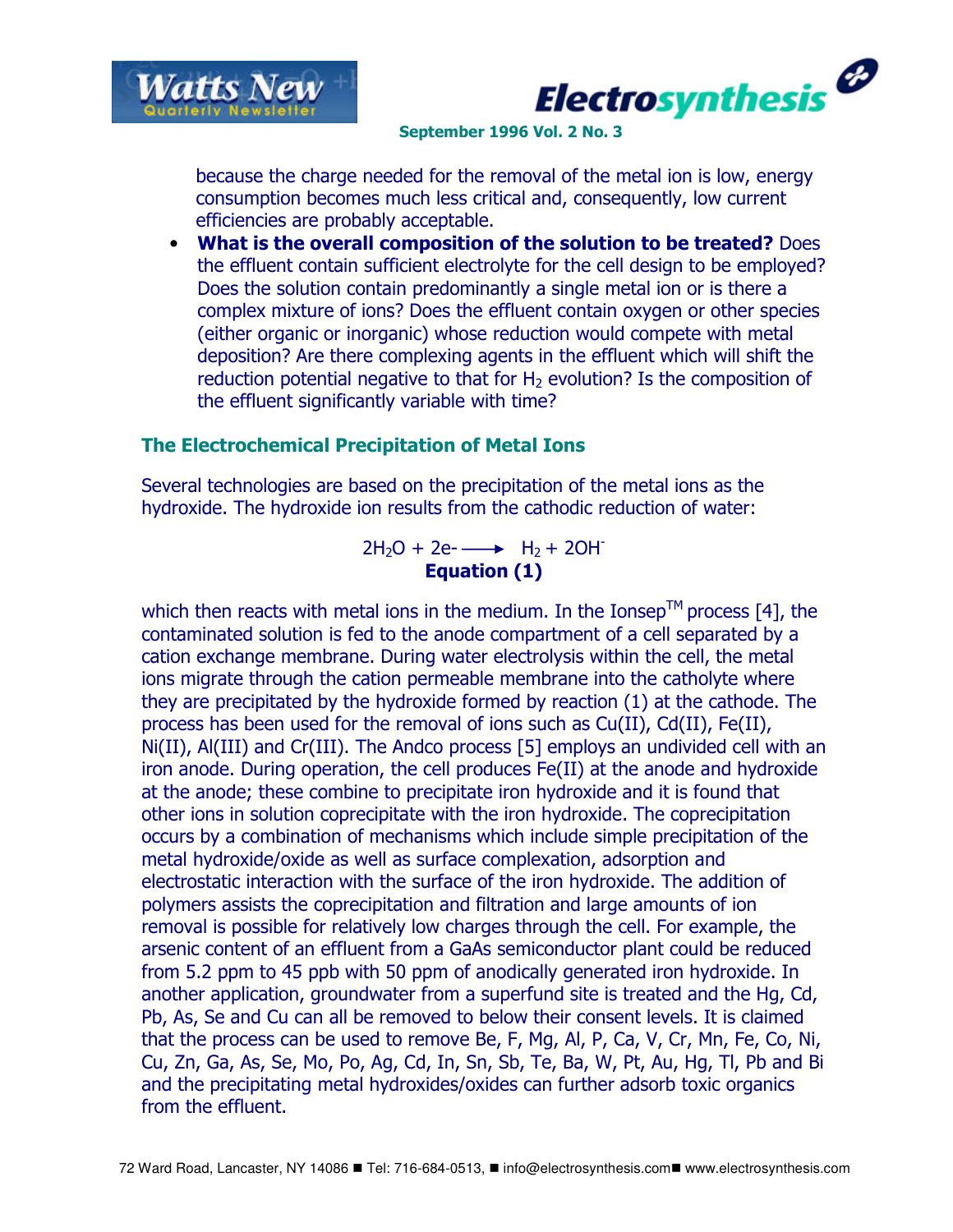





mean linear flow rate/m s<sup>-1</sup>

Figure 1: Mass transfer characterization for 3-dimensional electrode materials. Data from I<sub>L</sub> measured for 1 mM Cu<sup>2+</sup> in Na<sub>2</sub>SO<sub>4</sub>, pH 2 in a plate and frame cell operated in the flow-by mode.

From the viewpoints of being able to handle readily very low levels of metal ions and also meeting consent limits for many ions, these methods are very attractive. Moreover, even the lowest metal ion levels are effectively treated in simple and cheap cells. On the other hand, it is difficult to introduce any specificity and the metals exit from the system in their least valuable form, solids with a complex composition. Certainly, in most applications, it is not possible to recycle the metals and the solids, after filtration, are sent to landfill.

## The Cathodic Deposition of Metals

These methods have the attraction that the metals can be recovered from the cell in a valuable form, either high purity metal or a concentrated and pure metal salt solution. In all these technologies, the effluent will be fed to the cathode in a divided or undivided cell where the reaction

 $M^{n+} + ne^- \longrightarrow M$ 

# Equation (2)

is carried out. Clearly, the method is limited to those ions which reduce to the metal at potentials less negative than water reduction, (equation (1)) which is now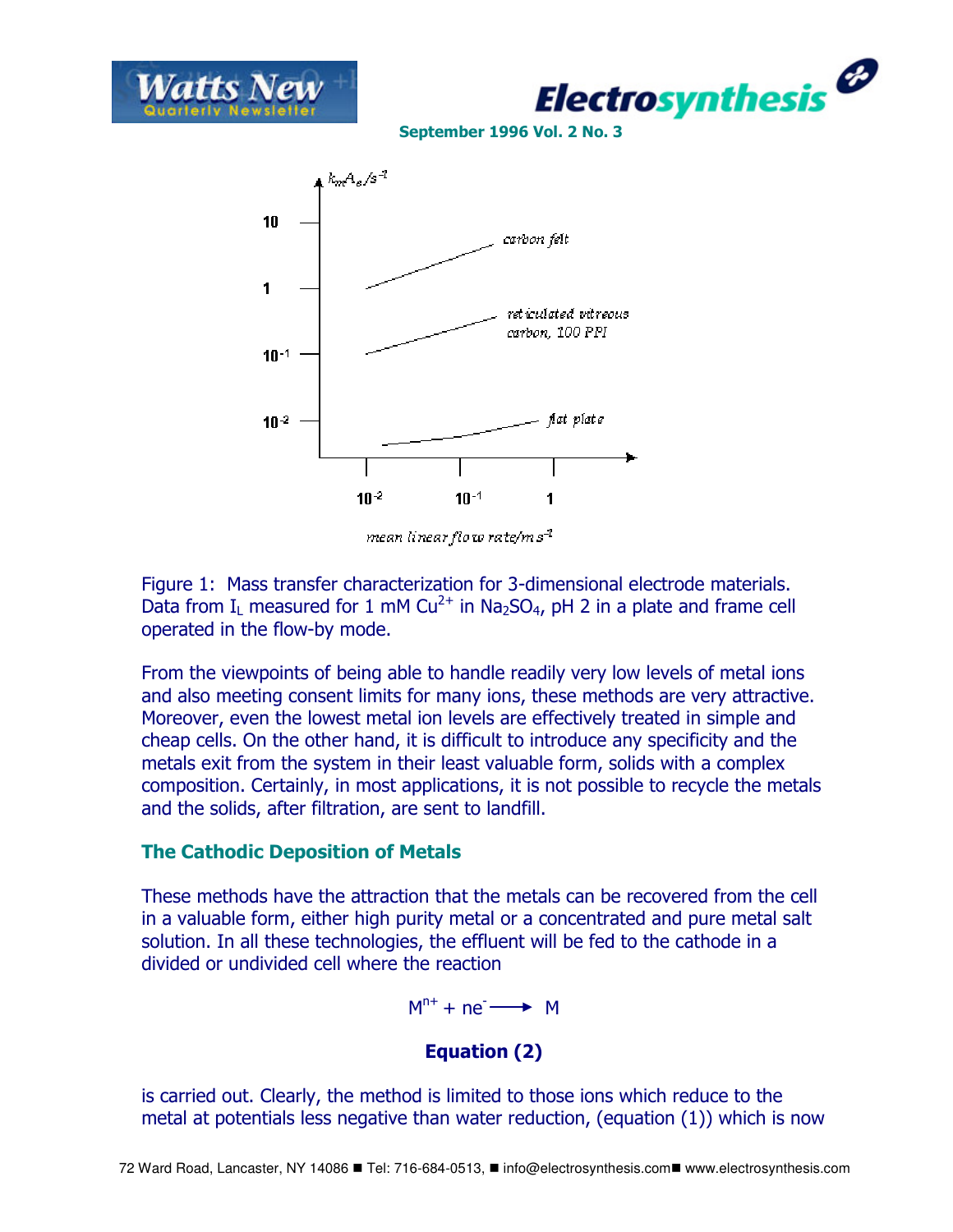



an unwanted, competing reaction leading to loss of current efficiency. Even so, many heavy and transition metals including Ag, Au, Pt, Pd, Ir, Rh, Cu, Ni, Hg, Cd, Pb, Bi, Zn, Ni, Co, As, Sb and Te can be removed. The presence of oxygen or other reducible species also reduces the current efficiency and increases the process power consumption. Even so, the power consumption is normally low for effluent treatment (where the metal ion concentration is typically < 100 ppm) and by controlling the electrolysis conditions, it may be possible to introduce selectivity for single metal ions. In addition, in some applications the anode chemistry may be used for simultaneous removal of toxic materials (e.g. CN-) by oxidation. No electrode reaction can occur more rapidly than the rate at which reactant reaches the electrode surface. To obtain the highest rate of removal, the reduction of Mn+ should be mass transport controlled and under these conditions, the rate of removal of metal ion from an effluent by cathodic reduction may be written [6]

 $-V$  dc/dt =  $-I<sub>1</sub>/nF = k<sub>m</sub>Ac$ 

### Equation (3)

where V is the volume of effluent to be treated, c the concentration of metal ion  $(M<sup>n+</sup>)$ , t is time, I<sub>1</sub> the mass transport limited current, F the Faraday constant,  $k<sub>m</sub>$ the mass transfer coefficient and A the electrode area. Integration of equation (3) with respect to time gives an expression for the fraction of metal ion removed, i.e.

 $c(t)/c(0) = \exp -(k_m A/V) t$ 

## Equation (4)

where c(0) is the initial concentration of metal ion and c(t) the concentration after electrolysis for time t. Hence, it can be seen the rate of removal depends on two factors: (i) the electrode area and (ii) the mass transport regime determined by the flow conditions (electrolyte flow rate or electrode movement) and the presence of turbulence promoters. Note that although the current density (I/A) is proportional to the concentration of  $M<sup>n+</sup>$  and a higher current density leads to more rapid removal, the time taken to achieve a defined fractional removal is not dependent on the concentration. For the technology of metal ion removal by cathodic reduction, the conclusions are clear. Cells must be designed to give very high mass transport coefficients and/or to have a very high cathode surface area. The former is the basis of rotating cylinder electrode cells; particularly when plated under mass transfer control, the metal is deposited as a rough layer and rotation of this rough layer leads to greatly enhanced values of km. Increases in both km and A enhance the performance of cells with three dimensional electrodes. In such cells,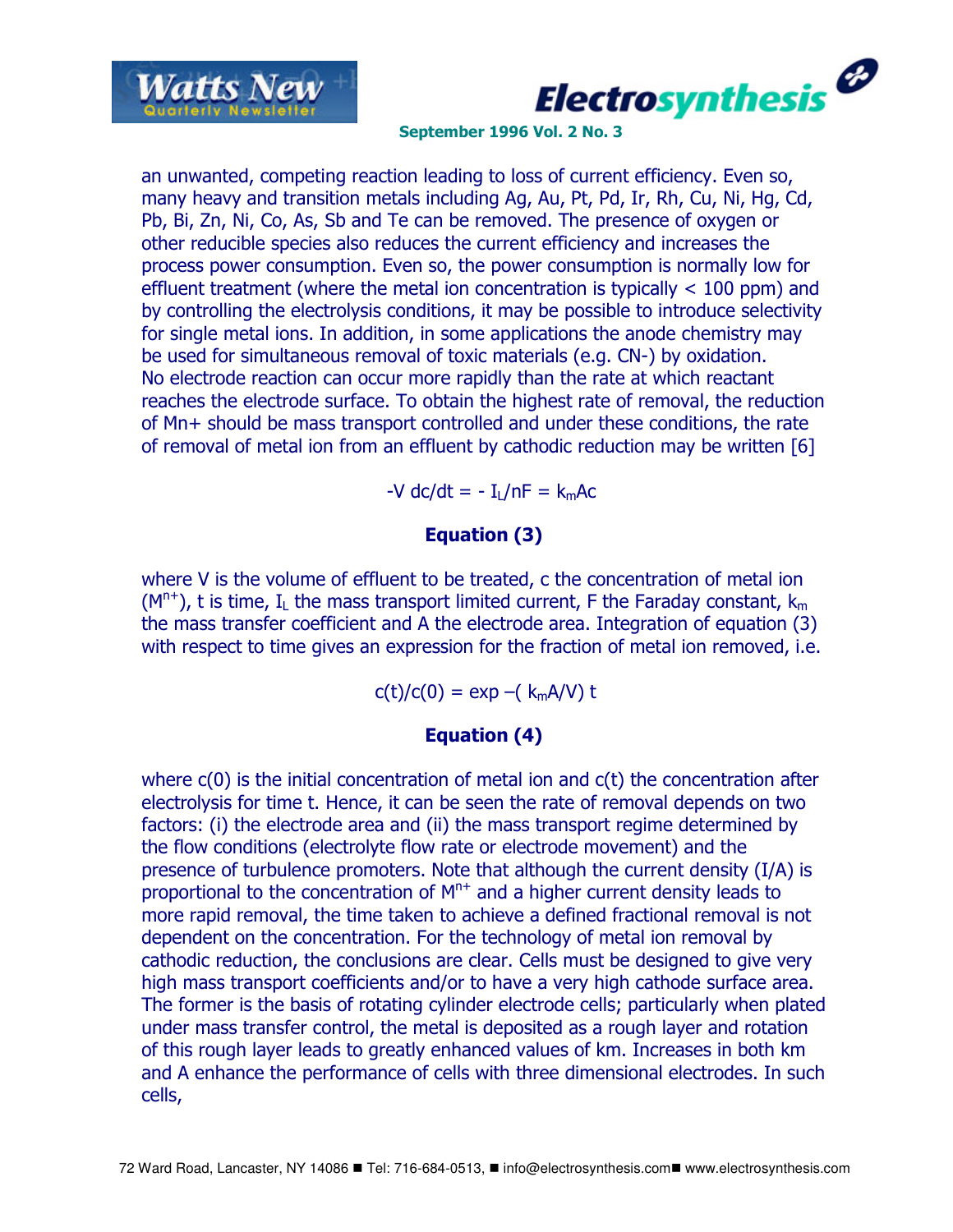



 $A = A_{\rm e} V_{\rm e}$ 

### Equation (5)

where  $V_e$  is the volume of the three dimensional cathode and  $A_e$  is the electrochemically active surface area per unit volume of the three dimensional material. In employing three dimensional electrodes, there is always a concern about the potential distribution through the electrode and hence whether all the electrode is active for deposition. Fortunately, the treatment of effluents fits well with three dimensional electrodes because of the low metal ion concentration, hence low current density and the minimum possibility of unwanted voltage drops. Even so, there are limitations on the dimensions of three dimensional electrodes which can be used with advantage [6]. The advantage of three dimensional electrodes is illustrated in figure 1 which compares plots of  $k_{m}A_{e}$  (calculated from mass transport limited currents) as a function of flow rate for two three dimensional materials with that for a flat plate electrode; all data are collected in laboratory plate and frame cells. It can be seen that the values of  $k_{m}A_{e}$  and hence the rate of effluent treatment may be scaled by a factor of 100 - 1000.

| Technology  | <b>Operating Principle</b>                                       | $[M^{\sim}]$    | Fonn of Metal<br>Product | Further<br>Information |
|-------------|------------------------------------------------------------------|-----------------|--------------------------|------------------------|
| Electrowin  | Air sparged tank cell with plate<br>electrodes                   | 1 - 10 g/1      | metal sheet              | 7                      |
| MVHCells    | Rotating cylinder cathode leading<br>to rough deposit            | 5 - 1000 ppen.  | metal powder             | 8                      |
| Chemelec    | Bed of inert particles between<br>mesh/expanded metal electrodes | 20 - 200 ppm    | metal                    | 9                      |
| RETEC       | Metalicarbon foam in tank cell                                   | 10 - 500 ppm    | metal<br>conc.solution.  | 9                      |
| enViro-cell | Packed bed of carbon granules                                    | $0.1 - 20$ ppm. | metal<br>conc.solution.  | 10                     |
| Martineau   | Pulsed bed carbon particles                                      | $0.1 - 200$ ppm | metal<br>conc.solution   | 11                     |
| Porocell    | Carbon felt cathode                                              | $0.1 - 20$ ppm. | metal<br>conc.solution   | 9                      |

Several companies offer technology for the removal of metal ions by cathodic deposition and some are listed in the table. More details may be found in textbooks [1-3, 6] which also give details of the many applications of these technologies. Again, it should be stressed that the systems are designed to achieve different goals. For example, the Electrowin cell is intended to recover large quantities of metal from relatively concentrated solution and a major requirement is that the pure metal is easily recovered from the cell. Hence, the cathodes are designed to be lifted from the cell.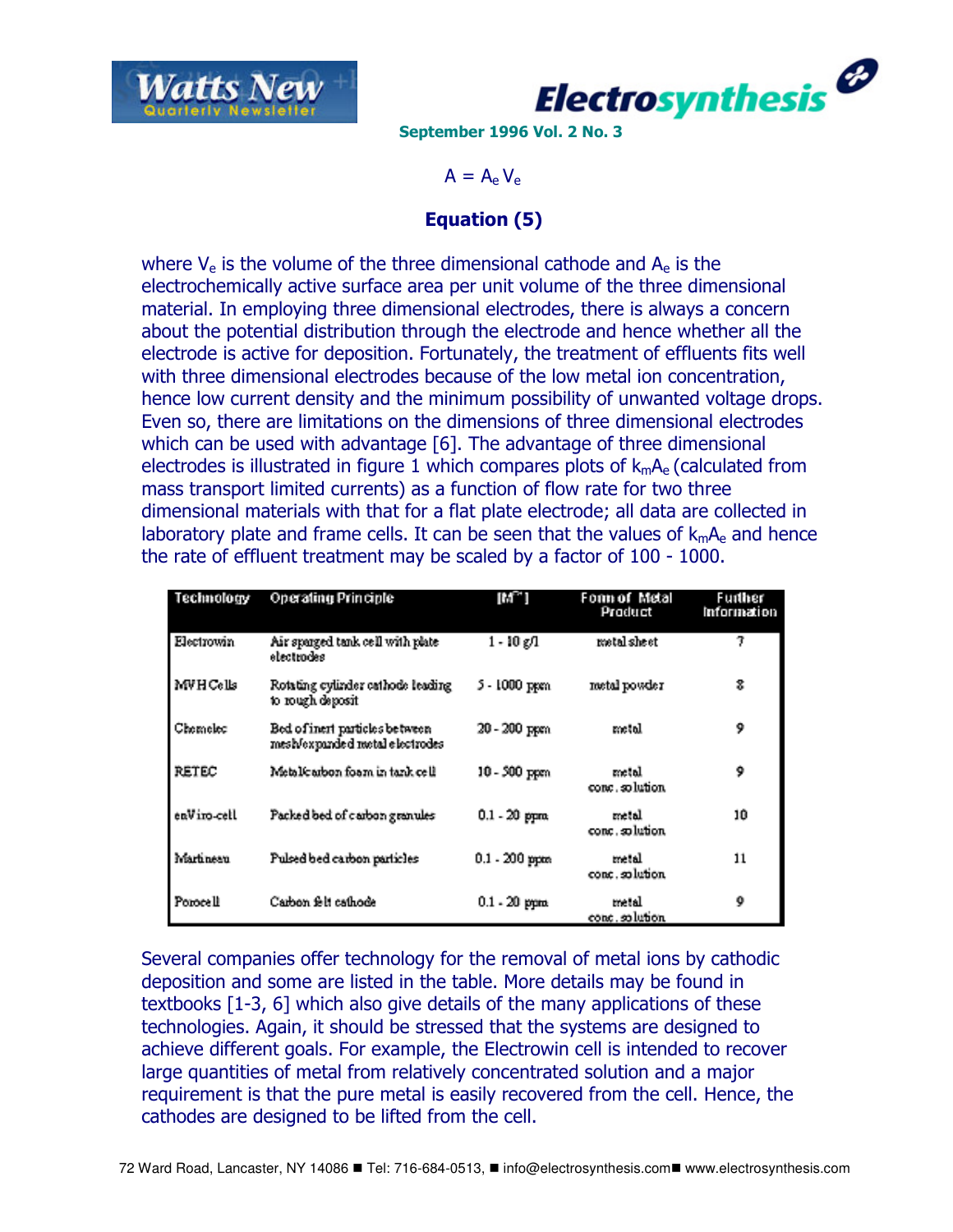



The Chemelec<sup>TM</sup> and RETEC<sup>TM</sup> systems operate well at intermediate concentrations of metal ion and have commonly been used to maintain plating bath washwaters at metal levels of 50 - 100 ppm and permit their continuous recycle; in this type of application the loaded cathodes may be recycled directly as dissolving anodes in the plating bath. The enViro-Cell<sup>TM</sup>, Martineau<sup>TM</sup> and Porocell<sup>TM</sup> are intended more as effluent treatment systems where the recovery of metal is secondary. The metal is more difficult to recover (perhaps involving incineration of carbon based cathodes) and it is more common to recycle the metal as a concentrated salt solution. The metal is dissolved off the cathode into a small volume of solution either chemically or anodically.

### The Porocell System

The ultimate goal must always be to design robust, simple and inexpensive units for effective effluent treatment which require little expertise on the part of the user. The Porocell system is supplied as an enclosed unit. It employs the concept of a pipe cell with a "quick change, replaceable cartridge" consisting of the carbon felt cathode bound onto a cylindrical polymer support. The cell, see figure 2, is designed so that there is a uniform flow of effluent through the cathode; carbon felt is an inexpensive material very well suited to use as a three dimensional electrode, see figure 1. The cell body is a polypropylene pipe (180 mm diameter and either 0.5 m or 1.0 m in length) and the inlets/outlets have quick release couplings for rapid exchange of the cartridge. The material of the cylindrical anode depends on the application but is commonly a coated Ti catalytic for  $O<sub>2</sub>$ . Where essential to the application, a cation permeable membrane may be included.



Figure 2: Schematic of cell for the Porocell system.

Porocell systems have already found diverse applications involving several metals. Within the Scottish whiskey industry, distillation is carried out in copper pot stills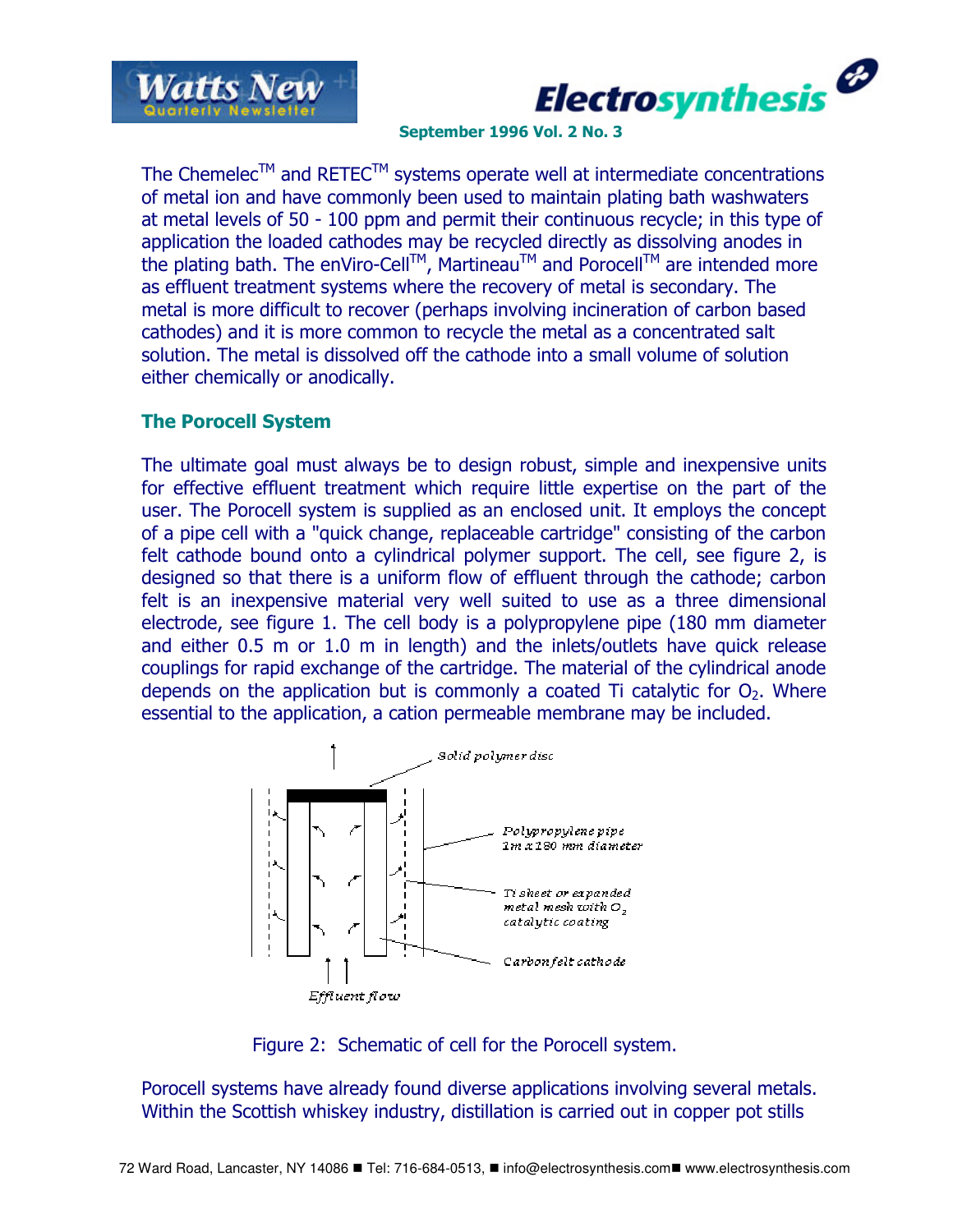



and this leads to effluent containing Cu(II). Invergordon Distillers (part of the Whyte and Mackay Group) have 7 m3/hour of a stream at 85oC containing 10 - 30 ppm Cu(II) which is treated to produce a final effluent with a Cu level  $\lt 1$  ppm using a Porocell unit consisting of 5 cells [12]. The unit operates continuously removing 2 kg of copper per day and the cathode cartridges are replaced about every 30 days when the cathode is fully loaded and contains 10 - 20 kg of Cu metal. Another successful application concerns the control of Cd(II) levels in the effluent from cadmium plating lines [13]. A British company, Stainless Plating, has tested a Porocell system for this purpose. Plated components pass through three rinse tanks and, in the absence of treatment, the level of Cd(II) in the first tank reaches 1,300 ppm after 20 days of operation; carry-over into the other rinse tanks by then has risen to an unacceptable level where an ion exchange treatment, even on the final effluent, is impossible due to short resin life. The Porocell system is therefore scaled to maintain the Cd(II) level in the water of the first rinse tank at a constant 50 ppm; the addition of 2g/l of NaOH was found to improve performance by increasing the conductivity of the washwater. In this steady state situation, the only further treatment required is ion exchange on the effluent from the third wash tank where the  $Cd(II)$  level is  $< 10$  ppb and ion exchange treatment is very satisfactory. The Cd loaded carbon felt could be used as anodes in the electroplating bath. Other demonstrated applications concern the treatment of a Ag(I) waste (3800 ppm to 13 ppm) and Pt, Pd, Ir and Ag contaminated streams (15 - 40 ppm to  $<$  1 ppm) [14].

## Other Electrolytic Technologies

Although beyond the scope of this article, two other approaches to metal ion concentration should be mentioned. These are electrodialysis [1,15], which has been applied to the concentration of several transition metals, and electrochemical ion exchange [16]. The latter involves electrodes coated with ion exchange resin and the electrode is essentially used to control the flux of ions into/out of the resin. This technology has been successfully applied to the control of radioactive ions in the nuclear industry and also as components of systems for the remediation of soils, sludges and groundwater [17].

#### **References**

- 1. D. Pletcher and F. C. Walsh, "Industrial Electrochemistry," Chapman and Hall, London, 1990.
- 2. "*Electrochemistry for a Cleaner Environment*", Eds., J. D. Genders and N. L. Weinberg, The Electrosynthesis Co., Lancaster, NY, 1992.